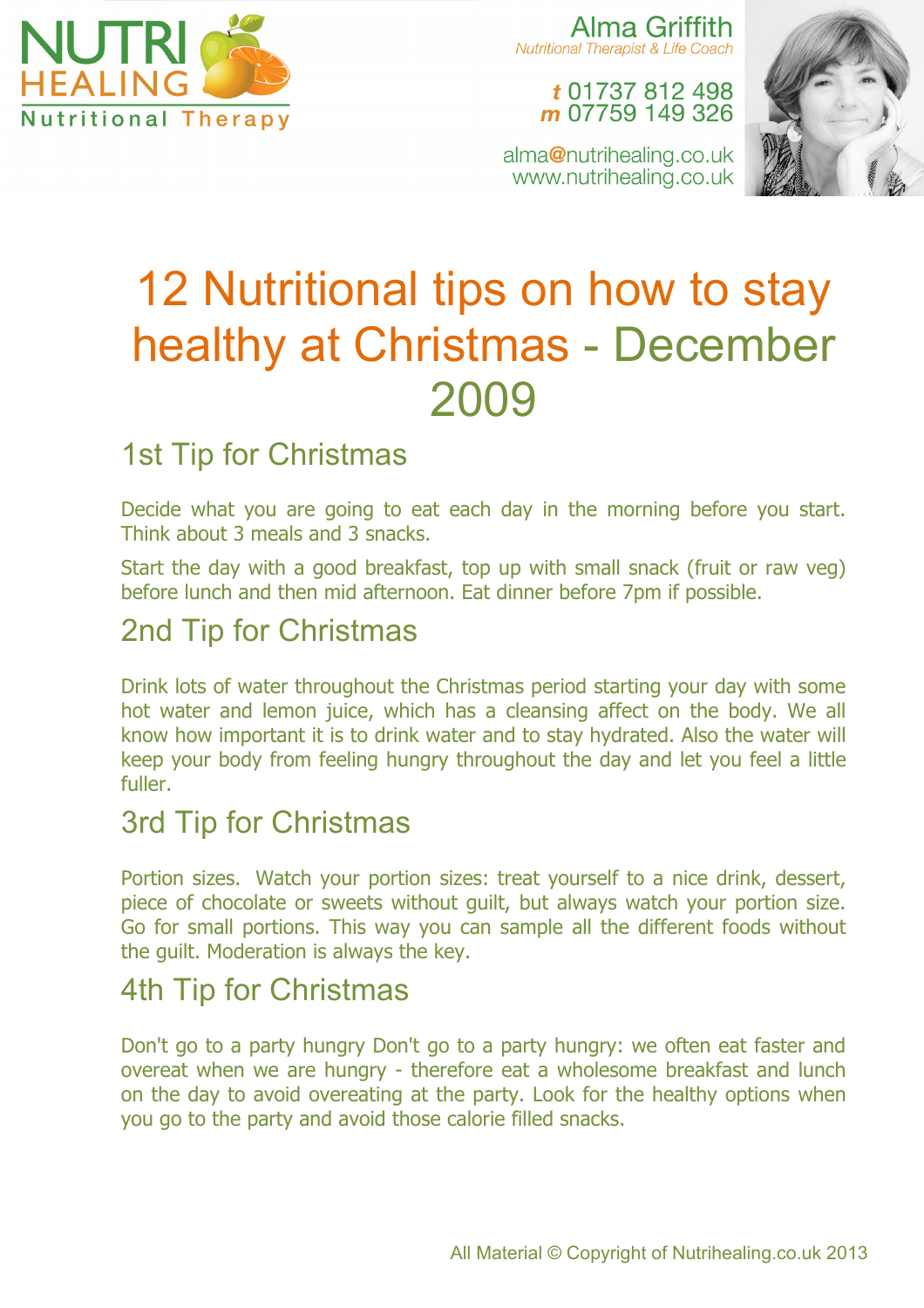# 5th Tip for Christmas

Choose Healthy Fats. Make a conscious choice to limit high fat items: Turkey meat is a lower fat choice for Christmas dinner; traditionally goose was eaten but is much higher in fat. Avoid all the high fat food such as fried food, sauces, cream-based soup, cheese-filled casseroles, pies, processed meats, sausages, and some pastries.

# 6th Tip for Christmas

Fill up on lots of vegetables. Serve Christmas dinner with heaps of veg for a balanced meal, which helps towards the target of at least five fruit and vegetables a day. Fruit and veggies are a good source of nutrients and they contain hardly any fat! Steam rather than boil as this helps to preserve precious vitamins & minerals.

#### 7th Tip for Christmas

Christmas pudding. When it comes to the traditional Christmas pudding, for a healthy change, instead of serving it with brandy butter, try some natural yoghurt or creme fraiche. Or alternatively have some fresh fruit instead. If you're having sweet treats like cakes, mince pies and puddings, try having them in smaller amounts instead.

## 8th Tip for Christmas

Alcohol. Remember wine and beer are high in sugar and calories. Replace one drink with water, so if you would normally consumed 4 glasses of wine, try drinking 2 glasses and replace the other 2 with water or have a spritzer. Spirits with a diet mixer will reduce the calories intake.

## 9th Tip for Christmas

Exercise. Get some exercise. You've eaten a big Christmas dinner, now all you want to do is sit in front of the telly. Don't. Allow time for your dinner to digest and then go for a brisk walk and work off some of those calories. You'll feel better for it.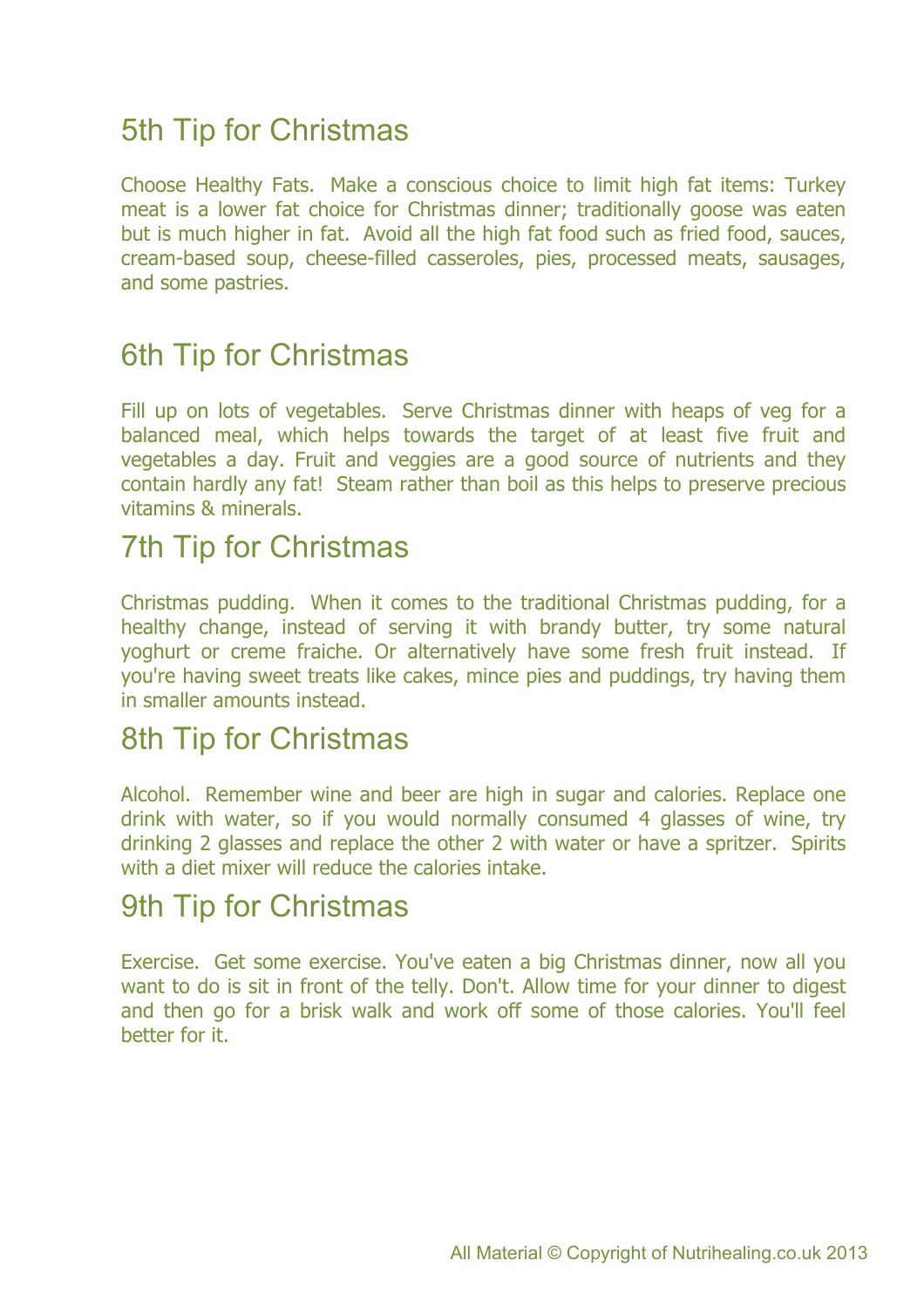# 10th Tip for Christmas

**Turkey Risotto.** Perfect for using up any leftover turkey or chicken

#### **Ingredients:**

1 teaspoon olive oil 1 small onion, chopped 1 garlic clove, crushed 125g/4oz turkey breast, diced 150g/5oz easy-cook brown rice 2 chicken stock cubes dissolved in 1 litre/1¾ pints boiling water 1 small pinch of saffron strands, crushed 1 celery stick, sliced 1 small red pepper, cored, deseeded and chopped 75g/3oz frozen peas 1 tablespoon low-fat crème fraîche

#### **Method:**

- 1. Heat the olive oil in a pan. Add the onion and garlic and fry lightly. Add the diced turkey breast and cook for 3 minutes.
- 2. Add the rice, chicken stock, saffron, celery and red pepper and bring to the boil. Simmer, uncovered, for about 15 minutes. Add more water if necessary.
- 3. Finally, add the peas and cook for a further 10 minutes. Stir in the crème fraîche, season with salt and black pepper and serve.
- 4. Calories 463 Fat 9g

# 11th Tip for Christmas

#### **Recipe substitutions**

If you are the chef of the party - try some low-fat substitutions

2 egg whites - instead of 1 whole egg

Low fat plain yogurt or low fat sour cream - instead of sour cream

Skim or 1% - instead of full cream milk

Frozen yogurt - instead of ice cream

2 tablespoons flour whisked into 2 cups non-fat milk - instead of heavy cream (not for whipping)

Low-fat cheese (non-fat cheese does not melt well if using in cooking or baking) - instead of cheese